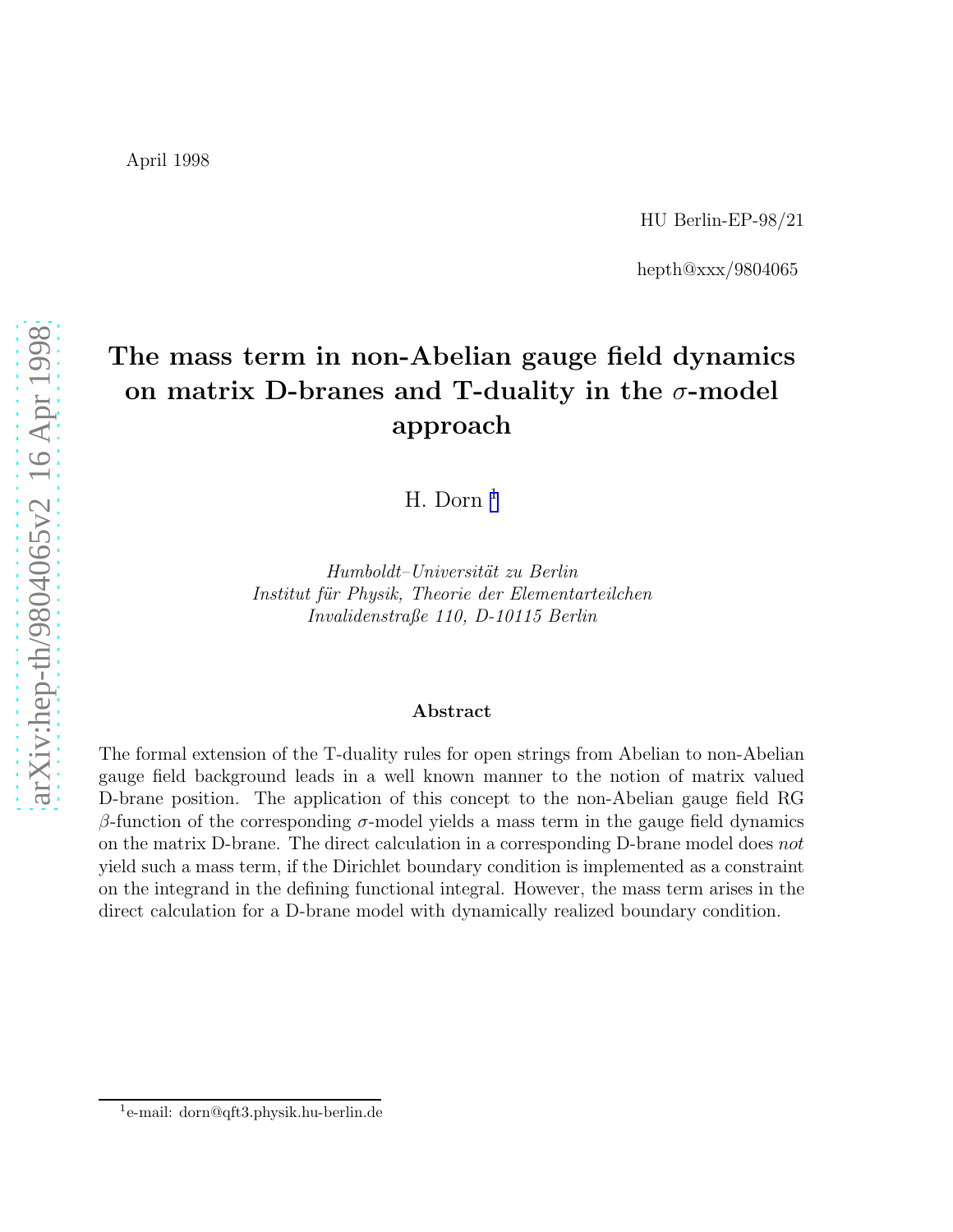#### 1 Introduction

T-duality for open strings interchanges Neumann and Dirichlet boundary conditions[[1](#page-12-0), [2\]](#page-12-0). If in a more general setting the string couples with its free ends to an Abelian gauge field, the boundary condition stating the balance of the normal derivative of the world sheet embedding and the Lorentz force

$$
\partial_{\bf n} X^\mu \ + \ 2\pi \alpha' F^\mu{}_\nu \partial_{\bf t} X^\nu \ = \ 0
$$

turns under the T-duality for the i<sup>th</sup> coordinate  $\partial_{\bf n} X^i \to \partial_{\bf t} X^i$  (n and t denote normal and tangential, respectively) into the condition

$$
X^i = 2\pi \alpha' A^i(X^M) ,
$$

if the gauge field  $A_\mu$  depends only on a subset  $X^M$  of the coordinates  $X^\mu = (X^i, X^M)$ . Thus in the dual description the string endpoints have to move on the manifold, the D-brane, defined by the gauge fields in the *i*-directions.

The formal extension of this recipe to non-Abelian gauge fields[[3](#page-12-0)] leads to the notion of matrix valued D-brane positions which plays a crucial role in the heuristic motivation of M(atrix) theory[[4\]](#page-12-0) and the emergence of non-commutative geometric structures in string theory [\[5](#page-12-0)].

In this paper we will comment on the issue of a  $\sigma$ -model description of the T-dual model in the case of non-Abelian gauge fields including its quantum corrections and the issue of realizing the boundary condition either as an external one or a dynamical one. By external realization we mean a condition on the fields which are integrated over in the functional integral, by dynamical realization we have in mind conditions arising as part of the stationarity condition of the action. Both kinds of realization are equivalent on the classical level, but may lead to different quantum theories.

The formal manipulations of the functional integral for the  $\sigma$ -model, describing the motion of a closed string in nontrivial target space fields  $(G, B, \Phi)$  related to its massless excitations,which yield Buscher's duality rules [[6](#page-12-0)], have been extended to a  $\sigma$ -model on a manifold with boundary which in addition couples to a gauge field in ref.[\[7](#page-12-0)], see also [\[8](#page-12-0)]. There a dual model with externally realized Dirichlet boundary conditions is generated. The RG  $\beta$ -functions of this model have been calculated in ref. [\[9](#page-12-0)] already. The resulting conformal invariance conditions are equivalent to the stationarity conditions of the Born-Infeld action dimensionally reduced to the D-brane[[9\]](#page-12-0). The Born-Infeld action is, up to the dimensional reduction, form invariant under the T-duality transformation [[8\]](#page-12-0). Therefore, at least up to the implemented level of accuracy, the gauge field part of the naive T-duality rule is compatible with renormalisation. <sup>2</sup>

With the help of an one-dimensional auxiliary  $\zeta$ -field formalism [\[11](#page-12-0), [12\]](#page-13-0) resolving the path ordering prescription for the Wilson loop we were able in [\[7,](#page-12-0) [13](#page-13-0)] to extend the treatment to the case of non-Abelian gauge fields. In this way the notion of matrix valued

<sup>2</sup>See also the discussion in the second ref. of[[7\]](#page-12-0) and the discussion of T-duality and renormalisation for the closed string fields[[10\]](#page-12-0).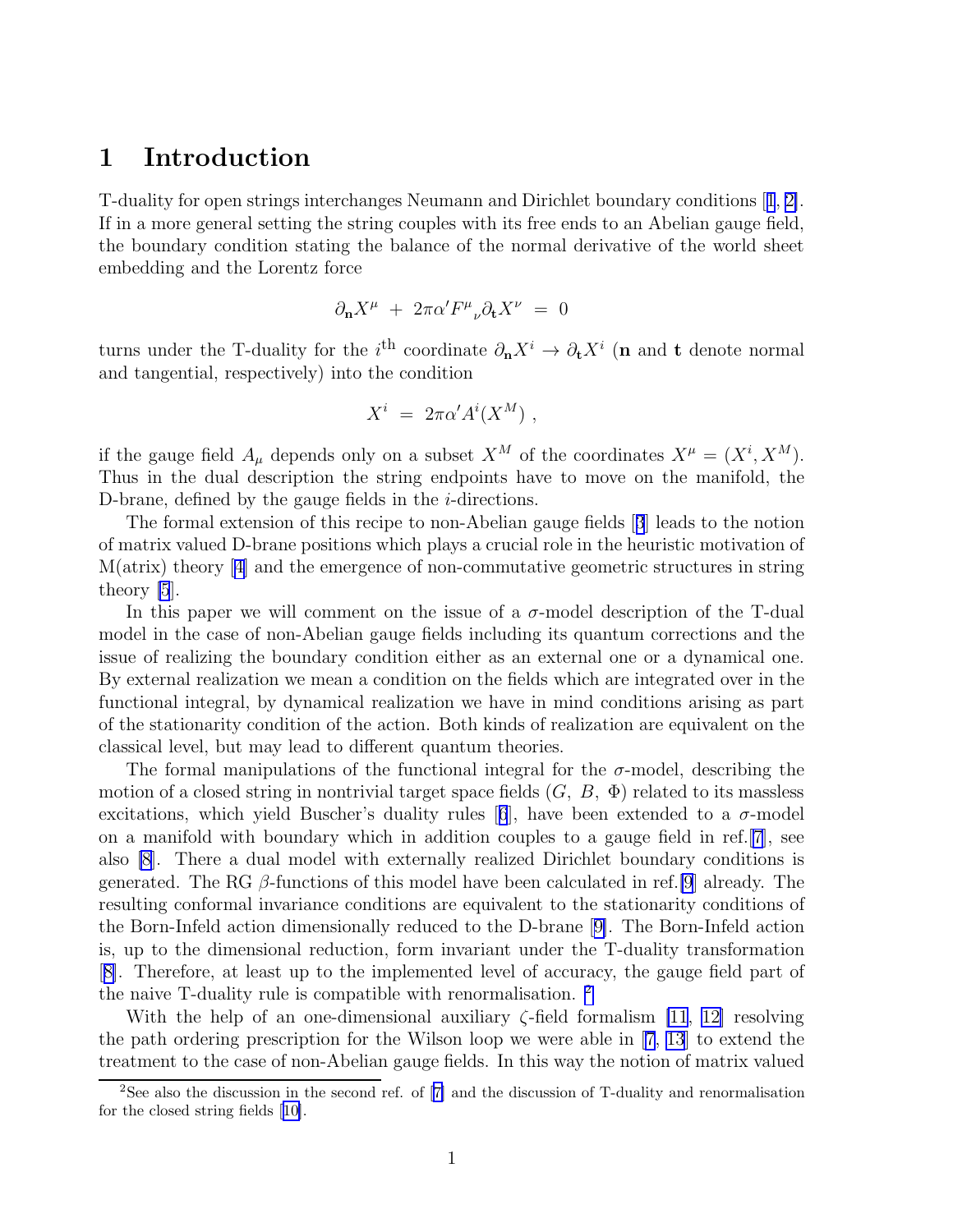brane position got a special realization suitable for practical calculations. Postponing the ζ-integration until the very end, at intermediate stages the non-Abelian gauge field appears sandwiched between  $\zeta$  and  $\zeta$  only

$$
\bar{\zeta}_a(s)(A_\mu(X(z(s)))_{ab}\zeta_b(s) .
$$

Hence the only difference to the Abelian situation is an explicit dependence on the parameter s, parametrising the boundary of the string world sheet. The gauge field and brane position RG  $\beta$ -functions have been calculated in lowest order of  $\alpha'$  in [\[13](#page-13-0)].

Our only focus in this paper concerns the mass term for non-Abelian gauge field dynamics on matrix D-branes which arises by direct application of the naive T-duality rule to the  $\beta$ -function of the dual partner, i.e. the usual open string with free ends moving in target space non-Abelian gauge field background. Such a term does *not* appear in the direct calculation of the D-brane model [\[13, 14\]](#page-13-0). Thus at this state of affairs the non-Abelian gauge field part of the naive T-duality transformation seems to be incompatible with renormalisation at lowest order, already. Before sketching the plan of the paper we willrecall the formal duality argument giving rise to the mass term [[14](#page-13-0)].

The lowest order gauge field  $\beta$ -function for the string with free ends is <sup>3</sup>[\[15](#page-13-0), [16\]](#page-13-0)

$$
\tilde{\beta}_{\lambda}^{(\tilde{A})} = -\alpha' \eta^{\mu\nu} \tilde{D}_{\mu} \tilde{F}_{\nu\lambda} . \qquad (1)
$$

If e.g.  $\partial_1 A_\mu = 0$  we get, using  $X^1 = f(X^M) = -2\pi\alpha' \tilde{A}_1(\tilde{X}^M)$ ,  $\eta^{11} = -1$ and  $\tilde{X}^M = X^M$ ,  $A_1 = 0$ ,  $A_M = \tilde{A}_M$ ,

$$
\tilde{\beta}_L^{(\tilde{A})} = -\alpha' \eta^{MN} D_M F_{NL} + \frac{i}{4\pi^2 \alpha'} [f, D_L f],
$$
\n
$$
\tilde{\beta}_1^{(\tilde{A})} = \frac{1}{2\pi} \eta^{MN} D_M D_N f.
$$
\n(2)

The second term in  $\tilde{\beta}_{\lambda}^{(\tilde{A})}$  turns out as a standard mass term, at least in the special D-brane configuration of diagonal and constant f, i.e.  $f_{ab} = f_a \delta_{ab}$ ,  $\partial_M f_a = 0$ , which describes planar parallel D-brane copies at position  $X^1 = f_a$ ,  $a = 1, ..., n$ . The equation of motion obtained from  $\tilde{\beta}_L^{(A)} = 0$  then is

$$
(D^M F_{ML})_{ab} + \left(\frac{1}{2\pi\alpha'}\right)^2 (f_a - f_b)^2 (A_L)_{ab} = 0.
$$
 (3)

As expected the mass is proportional to the separation of the D-brane copies.

The bulk of the paper is organised as follows. To keep things as clear as possible we restrict ourselves to the case of trivial closed string background fields and consider T-duality in one direction  $(X^1)$  only. The calculations crucially depend on the  $\zeta$  auxiliary formalism. To become familiar with this calculus we start in section 2 with the derivation of the well known variational formulae for the standard Wilson loop[[17\]](#page-13-0). We do this in

<sup>&</sup>lt;sup>3</sup>We denote all quantities in this model with a tilde. The untilded quantities refer to the D-brane model.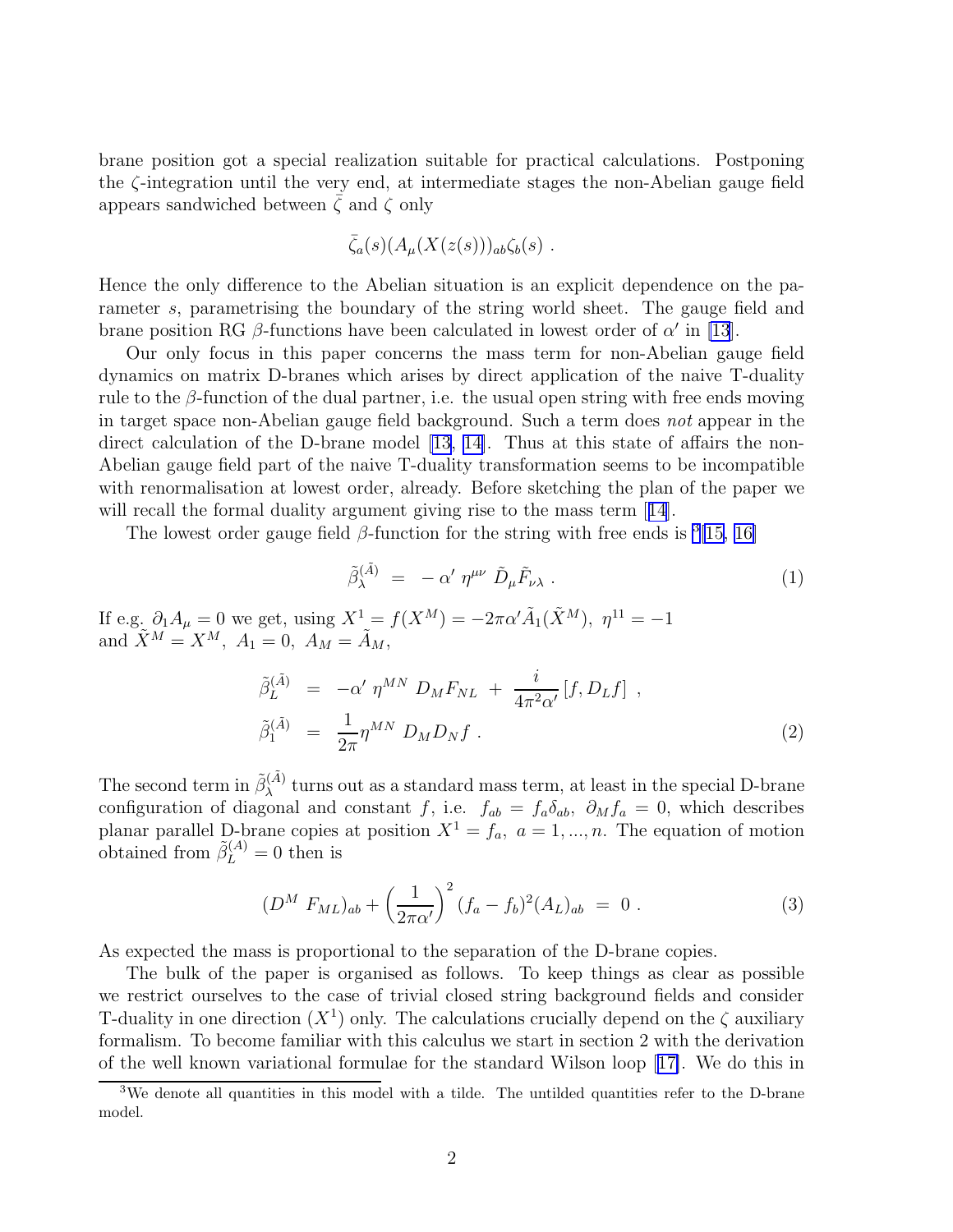a rather explicit way to amplify the step crucially also in the later modified applications: The use of the  $\zeta$ ,  $\zeta$  equation of motion in correlation functions including contact terms.

To present a simple check of our results in [\[13](#page-13-0), [14\]](#page-13-0) free of the subtleties connected with the covariant expansion of the imposed boundary constraint, we use in section 3 the simplification due to flat target space to integrate the functional  $\delta$ -function. Things become even simpler if one then considers constant  $f$  only. But also in this very transparent situation no mass term appears.

In section 4 we switch to dynamically realized Dirichlet conditions. The corresponding model is formulated quantising the action obtained in our paper [\[7](#page-12-0)] by a canonical transformation of the free end model. As it will turn out, this model yields a gauge field  $\beta$ -function with mass term. In the final section we summarise and interprete our result. In particular it will be stressed that the reason for the discrepancy of both versions is strongly related to a partial interchange of the functional integration over the string position with that over the auxiliary  $\zeta$ -field.

## 2 Derivation of the standard variational formula for the Wilson loop in ζ-language

The Wilson loop as a functional of a closed path  $X^{\mu}(s)$ ,  $0 \leq s \leq 1$ ,  $X^{\mu}(0) = X^{\mu}(1)$ defined by

$$
\mathcal{W}[X] = \text{tr} \operatorname{P} \exp\left(i \int_0^1 A_\mu(X(s)) \dot{X}^\mu ds\right) \tag{4}
$$

can be expressed by the following functional integral over an one-dimensional auxiliary field  $\zeta$ ,  $\bar{\zeta}$  with propagator  $\langle \bar{\zeta}_a(t)\zeta_b(s)\rangle = \delta_{ab}\Theta(s-t)$  [\[11](#page-12-0), [12\]](#page-13-0)

$$
\mathcal{W}[X] = \int D\bar{\zeta}D\zeta \bar{\zeta}_a(0)\zeta_a(1) e^{iS_0[\zeta,\bar{\zeta}]} W[X,\zeta,\bar{\zeta}]. \tag{5}
$$

 $S_0$  and W are defined by

$$
S_0[\zeta, \bar{\zeta}] = i \int_0^1 \bar{\zeta}(s)\dot{\zeta}(s)ds + i\bar{\zeta}(0)\zeta(0) \tag{6}
$$

and

$$
W[X,\zeta,\bar{\zeta}] = \exp\left(i\int_0^1 \bar{\zeta}A_\mu(X(s))\zeta(s)\dot{X}^\mu ds\right) . \tag{7}
$$

Perhaps it is useful to stress that due to the sum over the index  $a$ , realizing the trace, there is no dependence on the choice of the point on the closed path from which we count s. Varying with respect to X and performing one partial integration we get

$$
\frac{\delta W}{\delta X^{\mu}(t)} = iW \left( \bar{\zeta} (\partial_{\mu} A_{\lambda} - \partial_{\lambda} A_{\mu}) \zeta \dot{X}^{\lambda}(t) - \dot{\bar{\zeta}} A_{\mu} \zeta - \bar{\zeta} A_{\mu} \dot{\zeta} \right) .
$$

Now the use of the equation of motion for  $\zeta$  and  $\overline{\zeta}$  just produces the commutator term, necessary to complete the full non-Abelian field strength. To verify this we note that for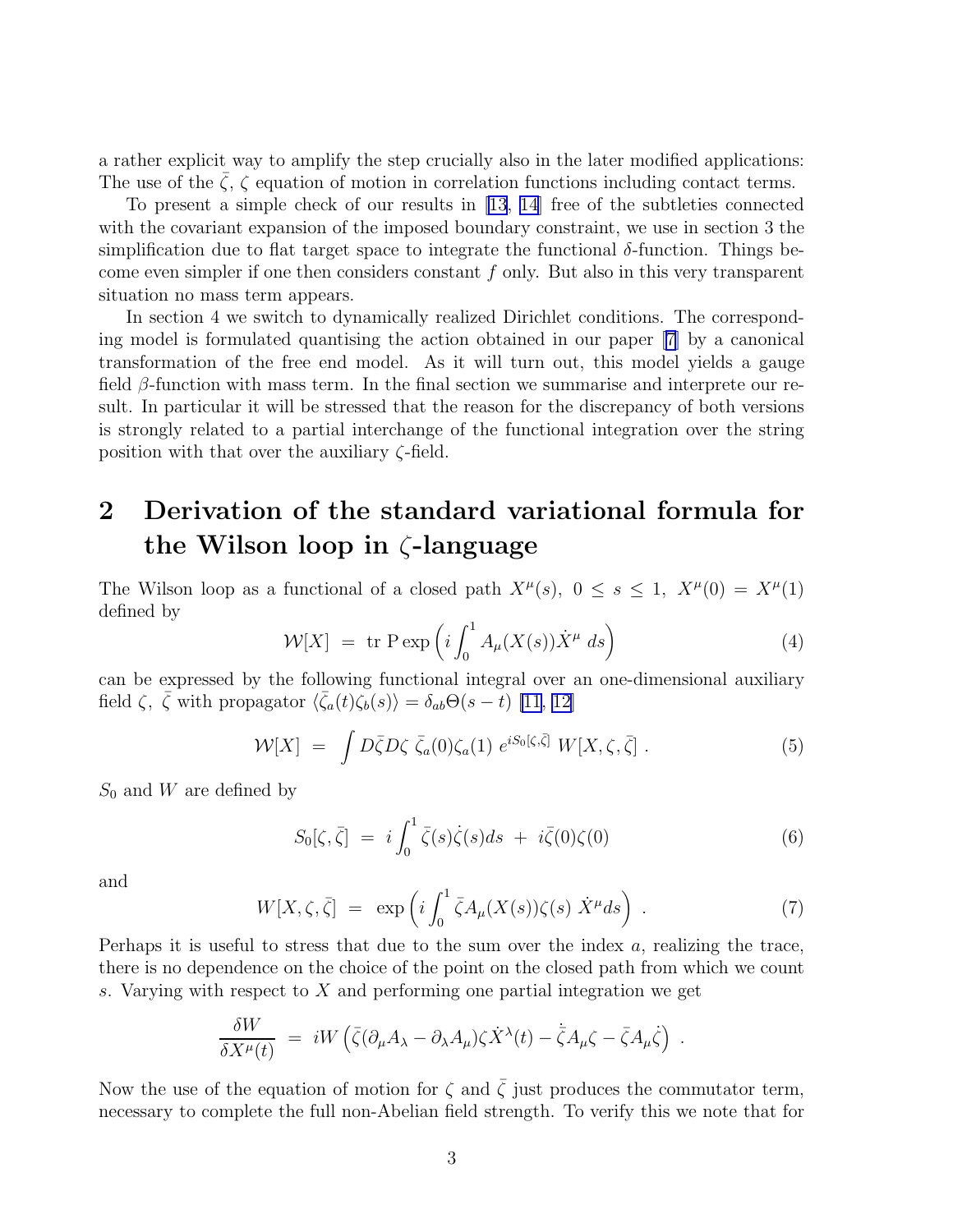<span id="page-4-0"></span>the full ζ-action

$$
S[\zeta, \bar{\zeta}] = S_0[\zeta, \bar{\zeta}] - i \log W = S_0[\zeta, \bar{\zeta}] + \int_0^1 \bar{\zeta} A_\mu \zeta \dot{X}^\mu ds \tag{8}
$$

one has (the corresponding eq. for  $\dot{\bar{\zeta}}$  is obvious)

$$
\dot{\zeta} = iA_{\mu}\zeta \dot{X}^{\mu} - i\frac{\delta S}{\delta \bar{\zeta}(s)} . \tag{9}
$$

The argument is then completed by the application of

$$
\int D\bar{\zeta}D\zeta \,\,\bar{\zeta}_a(0)\zeta_a(1) \,\, e^{iS[\zeta,\bar{\zeta}]} \,\, h(\zeta(t),\bar{\zeta}(t)) \,\frac{\delta S}{\delta\bar{\zeta}(t)} = 0 \,\,, \tag{10}
$$

which is valid for an arbitrary polynomial  $h$ . Altogether we arrive at <sup>4</sup>

$$
\frac{\delta W}{\delta X^{\mu}(t)} = iW \bar{\zeta} F_{\mu\lambda} \zeta \dot{X}^{\lambda} , \qquad (11)
$$

i.e.

$$
\frac{\delta \mathcal{W}}{\delta X^{\mu}(t)} = i \operatorname{tr} P\left(e^{i \int_0^1 A_{\nu} \dot{X}^{\nu} ds} F_{\mu\lambda} \dot{X}^{\lambda}(t)\right) . \tag{12}
$$

The second functional derivative becomes

$$
\frac{\delta^2 W}{\delta X^{\mu}(t)\delta X^{\nu}(t')} = iW \delta(t-t') \bar{\zeta} \partial_{\nu} F_{\mu\lambda} \zeta \dot{X}^{\lambda}(t) + iW \dot{\delta}(t-t') \bar{\zeta} F_{\mu\nu} \zeta
$$
\n
$$
- W \bar{\zeta} F_{\mu\lambda} \zeta \dot{X}^{\lambda}(t) \left( \bar{\zeta} (\partial_{\nu} A_{\kappa} - \partial_{\kappa} A_{\nu}) \zeta \dot{X}^{\kappa}(t') - \bar{\zeta} A_{\nu} \zeta - \bar{\zeta} A_{\nu} \zeta(t') \right).
$$
\n(13)

In the bilocal  $(t, t')$ -term we again want to use the  $\zeta$ -equations of motion to get the Abelian part of the field strength at t' completed by the commutator term to the full non-Abelian field strength. But now there is a second factor at parameter value  $t$  which is responsible for the appearance of a contact term  $\propto \delta(t-t')$  which just covariantizes the derivative of  $F_{\mu\lambda}$  in the first term of the r.h.s. of (13). The underlying general formula is (k and h polynomials in  $\zeta$ ,  $\bar{\zeta}$ )

$$
\int D\bar{\zeta}D\zeta \bar{\zeta}_a(0)\zeta_a(1) e^{iS[\zeta,\bar{\zeta}]}\n+ \left\{ i h(\zeta(t),\bar{\zeta}(t)) \frac{\delta S}{\delta \bar{\zeta}(t)} k(\zeta(t'),\bar{\zeta}(t')) + \delta(t-t') h((\zeta(t),\bar{\zeta}(t)) \frac{\partial k}{\partial \bar{\zeta}(t)}) = 0.
$$
\n(14)

Applying this to eq.(13) we get

$$
\frac{\delta^2 W}{\delta X^{\mu}(t)\delta X^{\nu}(t')} = iW \delta(t-t') \bar{\zeta} D_{\nu} F_{\mu\lambda} \zeta \dot{X}^{\lambda}(t) + iW \dot{\delta}(t-t') \bar{\zeta} F_{\mu\nu} \zeta \qquad (15) - W \bar{\zeta} F_{\mu\lambda} \zeta \dot{X}^{\lambda}(t) \bar{\zeta} F_{\nu\kappa} \zeta \dot{X}^{\kappa}(t').
$$

 $4$ Here and in the following we understand all equations for W and its derivatives up to terms vanishing under the  $\zeta$ ,  $\bar{\zeta}$ -integration.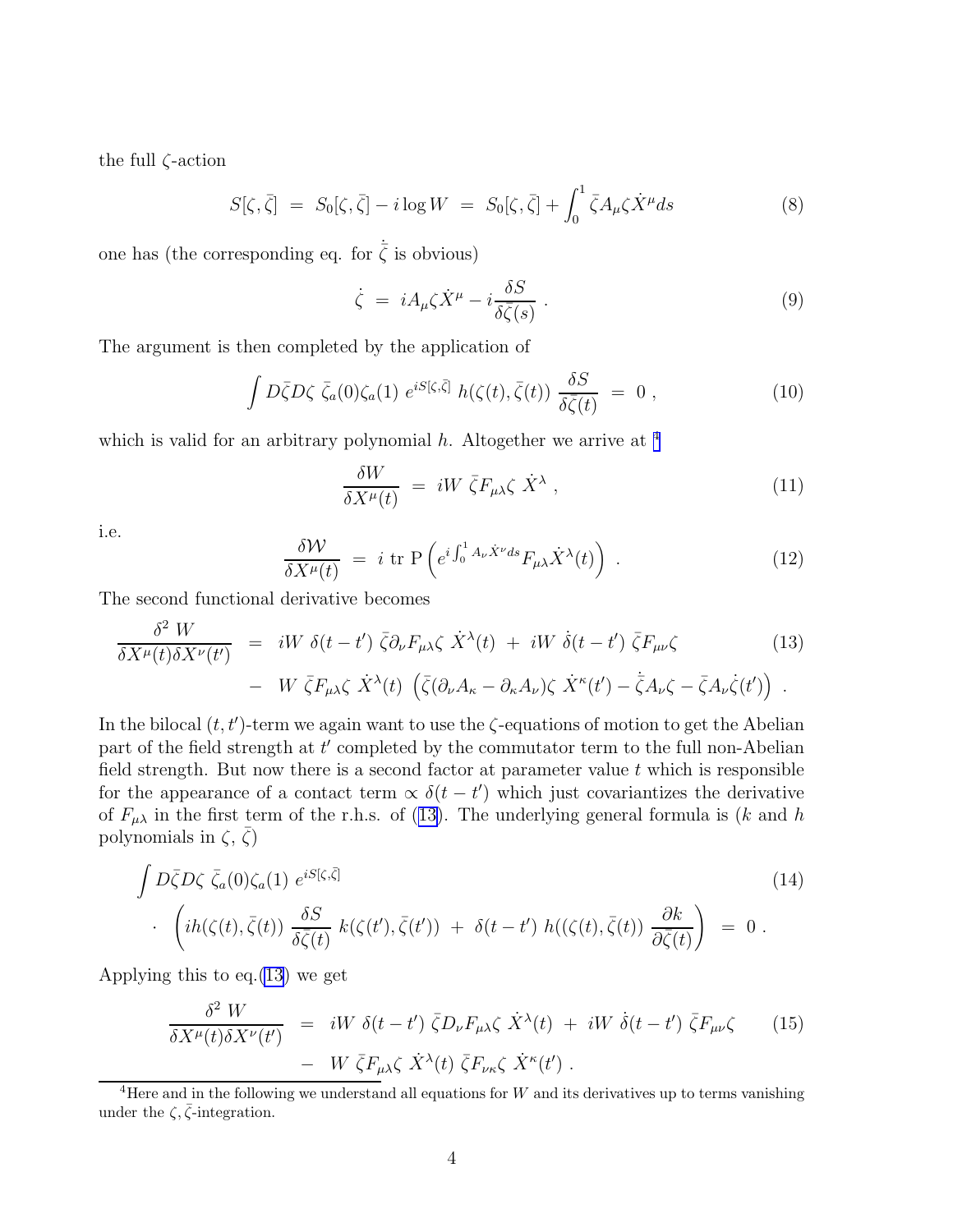<span id="page-5-0"></span>The transition to  $\frac{\delta^2 W}{\delta X^{\mu}(t) \delta X}$  $\frac{\delta^2 W}{\delta X^{\mu}(t)\delta X^{\nu}(t')}$  $\frac{\delta^2 W}{\delta X^{\mu}(t)\delta X^{\nu}(t')}$  $\frac{\delta^2 W}{\delta X^{\mu}(t)\delta X^{\nu}(t')}$  is, similar to the pair  $(11),(12)$  $(11),(12)$  $(11),(12)$  $(11),(12)$  $(11),(12)$ , obvious and will not be written down. Finally we note that([11\)](#page-4-0) and [\(15](#page-4-0)) can be summarised in

$$
W[X+Y,\zeta,\bar{\zeta}] = W[X,\zeta,\bar{\zeta}]
$$
\n
$$
\cdot \exp\left(i\int_0^1 \bar{\zeta}(F_{\mu\lambda}\dot{X}^\lambda Y^\mu + \frac{1}{2}D_\mu F_{\nu\lambda}\dot{X}^\lambda Y^\mu Y^\nu + \frac{1}{2}F_{\mu\nu}Y^\mu \dot{Y}^\nu)\zeta ds + O(Y^3)\right).
$$
\n(16)

## $3\beta$ -functions in the case of external Dirichlet boundary condition

We consider the simplest case of only one coordinate of type i and call this  $X^1$ . Then the D-brane is defined by  $X^1 = f(X)$  with  $\partial_1 f = 0$ .  $A_M(X)$ ,  $\partial_1 A_M(X) = 0$  describes the gauge field on the brane. Both  $A$  and  $f$  are matrix-valued. The string world sheet M is parametrized by the two-dimensional coordinate z, the boundary  $\partial M$  in z-space is described by  $z(s)$ . The partition function for the model we will discuss in this section is given by

$$
\hat{\mathcal{Z}}[A,f] = \int DX^{\mu}D\bar{\zeta}D\zeta \bar{\zeta}_a(0)\zeta_a(1) e^{iS_0[\zeta,\bar{\zeta}]} \delta_{\partial M}(X^1 - \bar{\zeta}f(X)\zeta)
$$

$$
\cdot \exp\left(\frac{i}{4\pi\alpha'}\int_M d^2z(\partial X^N\partial X_N + \partial X^1\partial X_1) + i\int_{\partial M} \bar{\zeta}A_N\zeta \dot{X}^N ds\right) . \tag{17}
$$

It is a special case of the model discussed in ref.[\[13\]](#page-13-0). In a first step we can perform the  $X^1$ -integration

$$
I[\bar{\zeta}f\zeta] \equiv \int DX^1 \exp\left(\frac{i}{4\pi\alpha'} \int_M d^2z \ \partial X^1 \partial X_1\right) \delta_{\partial M}(X^1 - \bar{\zeta}f(X)\zeta)
$$
  

$$
= (\det \partial^2)^{-\frac{1}{2}} \exp\left(\frac{i}{4\pi\alpha'} \int_{\partial M} \bar{X}^1 \partial_{\mathbf{n}} \bar{X}_1 ds\right).
$$
 (18)

The functional determinant of the Laplacian is taken within the space of functions approaching the value zero at the boundary. In the above equation  $\bar{X}^1$  is the unique solution  $\frac{5}{5}$  of the boundary value problem

$$
\partial^2 \bar{X}^1 = 0 \text{ in } M , \qquad \bar{X}^1 = \bar{\zeta} f \zeta \text{ on } \partial M . \qquad (19)
$$

Up to now there was no need to specify any periodicity condition for  $\zeta, \bar{\zeta}$ . However, since the boundary value problem is well posed for  $\bar{\zeta} f(\zeta(1)) = \bar{\zeta} f(\zeta(0))$  only, we now choose  $\zeta$  and  $\bar{\zeta}$  anti-periodic [\[12](#page-13-0)]. Then the propagator in the fundamental interval  $0 < s < 1$  is still given by  $\delta_{ab}\Theta(s-t)$ . The periodic choice for  $\zeta$ ,  $\bar{\zeta}$  would lead to an saw-toothed propagator which no longer could organise the path ordering.

The solution of (19) can be represented with some kernel  $p(z, s)$  fixed by the geometry of M as (For a circle the corresponding integral is the familiar Poisson integral.)

$$
\bar{X}^{1}(z) = \int_{0}^{1} ds \ p(z, s) \bar{\zeta}(s) f(X^{M}(z(s))) \zeta(s) . \qquad (20)
$$

<sup>5</sup>We switch to Euclidean two-dimensional world volume.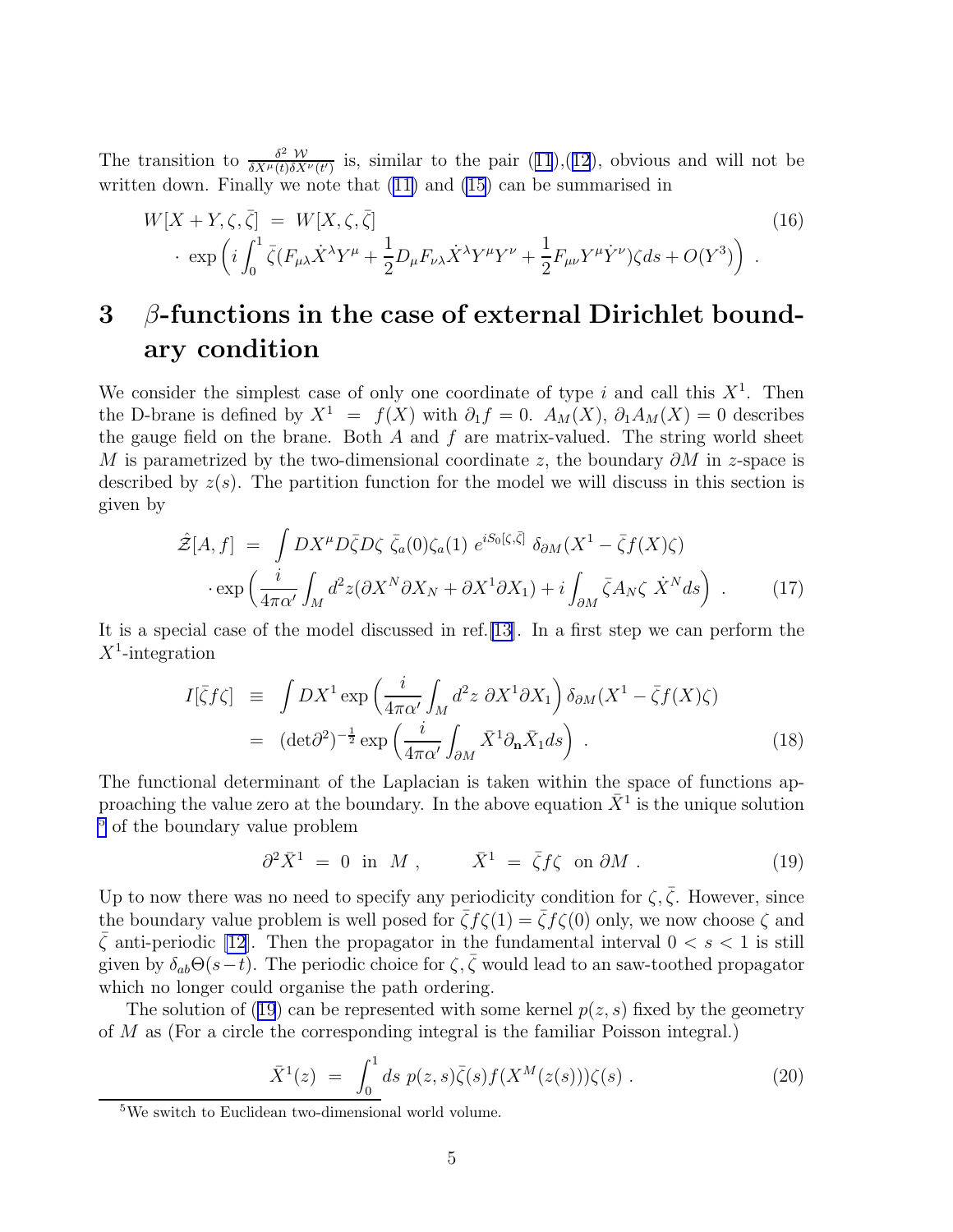<span id="page-6-0"></span>Denoting the boundary value of  $\partial_{\bf n}p(z,t)$  by  $q(s,t)$  we get (skipping the irrelevant determinant factor)

$$
I[\bar{\zeta}f\zeta] = \exp\left(\frac{-i}{4\pi\alpha'}\int_{\partial M}\int_{\partial M}\bar{\zeta}f\zeta(s)\,\bar{\zeta}f\zeta(t)\,q(s,t)dsdt\right) \,. \tag{21}
$$

Insertion of this result into([17](#page-5-0)) implies

$$
\hat{\mathcal{Z}}[A,f] = \int DX^M D\bar{\zeta}D\zeta \,\bar{\zeta}_a(0)\zeta_a(1) \, e^{iS_0[\zeta,\bar{\zeta}]}\n\cdot \exp\left(\frac{i}{4\pi\alpha'}\int_M d^2z \, \partial X^N \partial X_N\right) \cdot \hat{W}[X,\zeta,\bar{\zeta}] \,,
$$
\n(22)

where we introduced

$$
\hat{W}[X,\zeta,\bar{\zeta}] = \exp\left(i\int_{\partial M} \bar{\zeta} A_N \zeta \dot{X}^N ds - \frac{i}{4\pi\alpha'} \int_{\partial M} \int_{\partial M} \bar{\zeta} f \zeta(s) \bar{\zeta} f \zeta(t) q(s,t) ds dt\right) . (23)
$$

It is very crucial that the modified Wilson loop  $\hat{W}[X,\zeta,\bar{\zeta}]$  is a functional of  $X^N(z(s))$ only.

Up to now  $f(X)$  was an arbitrary matrix-valued function of the coordinates  $X^N$ . To keep the variational formulae for  $\hat{W}[X,\zeta,\bar{\zeta}]$  as simple as possible, we restrict ourselves in the rest of this section to *constant* f. Then the bilocal term in  $\hat{W}[X,\zeta,\bar{\zeta}]$  has influence on the  $\zeta, \bar{\zeta}$  equations of motion only. The total action for  $\zeta, \bar{\zeta}$  instead of S from section 2 is

$$
\hat{S}[\zeta, \bar{\zeta}] = S_0[\zeta, \bar{\zeta}] - i \log \hat{W}
$$
\n
$$
= S_0[\zeta, \bar{\zeta}] + \int_0^1 \bar{\zeta} A_N \zeta \dot{X}^N ds - \frac{1}{4\pi \alpha'} \int_{\partial M} \int_{\partial M} \bar{\zeta} f \zeta(s) \bar{\zeta} f \zeta(t) q(s, t) ds dt ,
$$
\n(24)

leading to

$$
\dot{\zeta}(t) = iA_N \zeta \dot{X}^N(t) - \frac{i}{2\pi\alpha'} f\zeta(t) \int_0^1 \bar{\zeta} f\zeta(s) q(t,s) ds - i\frac{\delta \hat{S}}{\delta \bar{\zeta}(s)} . \tag{25}
$$

Note that the integral in the last line just represents  $\partial_{\bf n} X^1$ . Therefore the equation of motion obtained by setting  $\frac{\delta \hat{S}}{\delta \zeta(s)}$  to zero coincides with the formal dualization of [\(9](#page-4-0)). Repeating now with the modified quantities the steps presented in section 2 we get

$$
\hat{W}[X+Y,\zeta,\bar{\zeta}] = \hat{W}[X,\zeta,\bar{\zeta}] \, \exp(i\hat{\Omega}[X,Y,\zeta,\bar{\zeta}]) \,, \tag{26}
$$

with

$$
\hat{\Omega}[X, Y, \zeta, \bar{\zeta}] = O(Y^3) \n+ \int_0^1 \left\{ \left( \bar{\zeta} F_{ML} \zeta(s) \dot{X}^L - \frac{i}{2\pi \alpha'} \bar{\zeta} [f, A_M] \zeta(s) \int_0^1 \bar{\zeta} f \zeta(t) q(s, t) dt \right) Y^M \right. \n+ \frac{1}{2} \bar{\zeta} D_M F_{NK} \zeta(s) \dot{X}^K Y^M Y^N + \frac{1}{2} \bar{\zeta} F_{MN} \zeta(s) Y^M \dot{Y}^N \right. \n- \frac{i}{4\pi \alpha'} \bar{\zeta} D_M [f, A_N] \zeta(s) Y^M Y^N \int_0^1 \bar{\zeta} f \zeta(t) q(s, t) dt \right\} ds \n+ \frac{1}{4\pi \alpha'} \int_0^1 \int_0^1 \bar{\zeta} [f, A_N] \zeta(s) \bar{\zeta} [f, A_M] \zeta(t) Y^N(s) Y^M(t) q(s, t) ds dt . \tag{27}
$$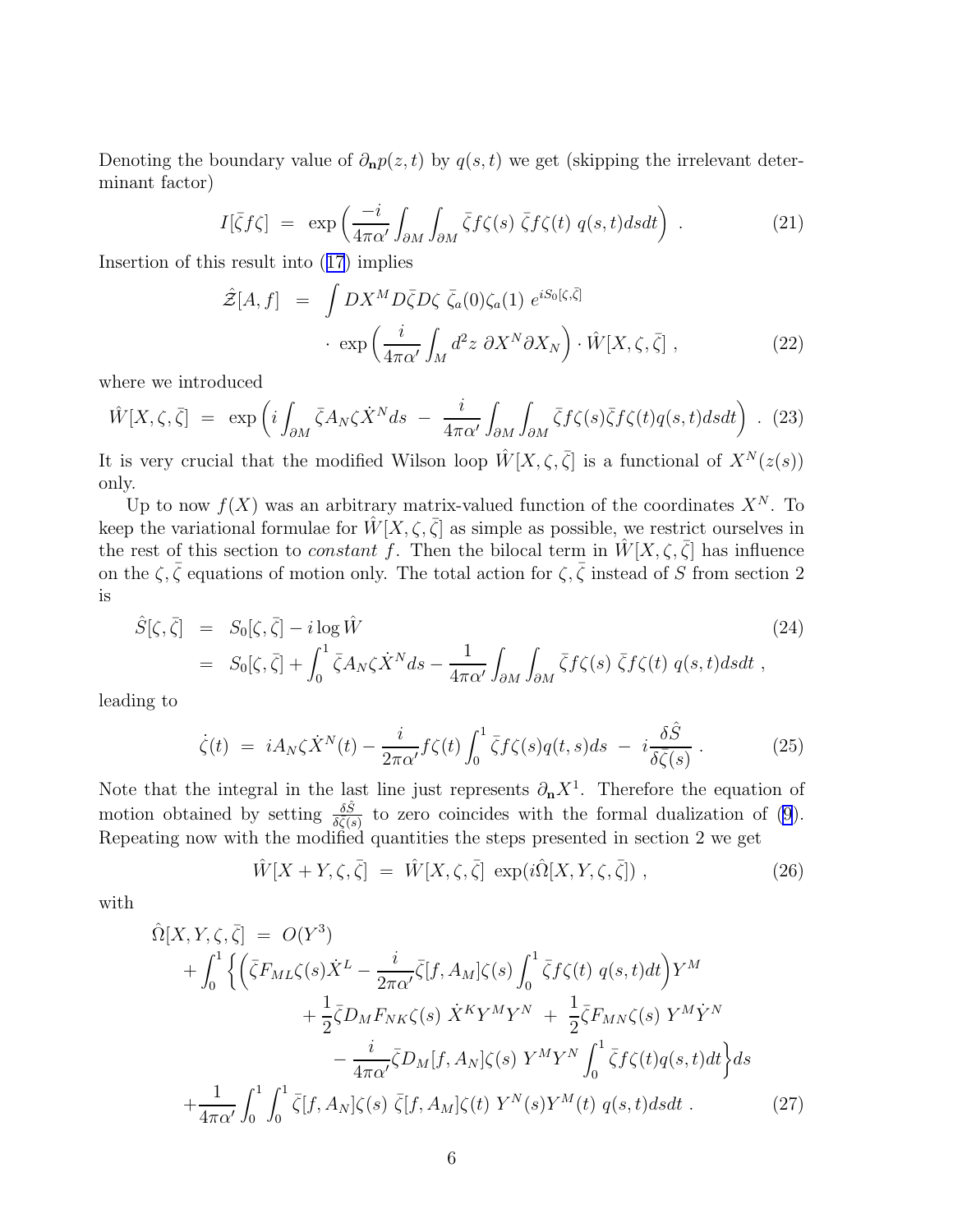<span id="page-7-0"></span>From this expression we can read off directly the vertices for a perturbative evaluation of Z. Obviously, due to the triviality of our target space fields  $(G, B, \Phi)$ , there are no vertices in the bulk of the string world sheet, but on the boundary only. The propagator  $\langle Y^M(s)Y^N(t)\rangle$  restricted to the boundary is equal to  $-2\alpha'\eta^{MN}\log|s-t|$ . Since this is integrable, in lowest order the only divergences are due to the tadpole diagrams arising by connecting the Y -legs of either the third or the fifth vertex in([27\)](#page-6-0). The divergence arising from the third term contains  $\dot{X}^M$ , hence it contributes to the gauge field  $\beta$ -function. The fifthterm contains  $\partial_{\bf n} X^1 = \int \bar{\zeta} f \zeta q(s,t) dt$ . This is an independent divergence [[9,](#page-12-0) [13\]](#page-13-0) and constitutes the  $\beta$ -function for the brane position f. Altogether we find

$$
\beta_N^{(A)} = -\alpha' D^M F_{MN} \n\beta^{(f)} = \frac{i}{2\pi} D^M [f, A_M] = \frac{1}{2\pi} D^M D_M f .
$$
\n(28)

## $4\quad\beta$ -functions in the case of dynamically realized Dirichlet boundary condition

In this section we consider a model defined by a functional integral without any constraint on the functional integrand and take as the action that which arises by formulating the T-duality as a canonical transformation[[7\]](#page-12-0). Introducing

$$
\breve{W}[X,\zeta,\bar{\zeta}] = \exp i \int_{\partial M} \left( \bar{\zeta} A_N \zeta \dot{X}^N + \frac{1}{2\pi \alpha'} \bar{\zeta} f \zeta \partial_{\mathbf{n}} X_1 \right) ds , \qquad (29)
$$

the partition function is given by

$$
\tilde{\mathcal{Z}}[A,f] = \int DX^{\nu} D\bar{\zeta}D\zeta \bar{\zeta}_a(0)\zeta_a(1) e^{iS_0[\zeta,\bar{\zeta}]}\n\cdot \exp\left(\frac{i}{4\pi\alpha'}\int_M d^2z \partial X^{\mu}\partial X_{\mu} - \frac{i}{2\pi\alpha'}\int_{\partial M} X^1 \partial_{\mathbf{n}}X_1 ds\right) W[X,\zeta,\bar{\zeta}]\n\qquad (30)
$$

The Dirichlet condition arises as part of the stationarity condition of the action since  $X^1 - \bar{\zeta} f \zeta$  is the factor multiplying  $\partial_{\bf n} \delta X_1$  on  $\partial M$ . In contrast to the Wilson loops of the previous sections W<sup> $\dot{W}$ </sup> is, due to the presence of  $\partial_{\mathbf{n}}X_1$ , a functional of  $X^{\mu}(z)$  not only on the boundary, but on the string world sheet  $M$  itself. Again, after a partial integration, we get as a starting point for the variational formulae

$$
\frac{\delta \breve{W}}{\delta X^{N}(z)} = i \breve{W} \int_{0}^{1} \delta^{(2)}(z(s) - z) \n\cdot \left( \bar{\zeta} (\partial_{N} A_{K} - \partial_{K} A_{N}) \zeta \dot{X}^{K} + \frac{1}{2\pi \alpha'} \bar{\zeta} \partial_{N} f \zeta \partial_{\mathbf{n}} X_{1} - \bar{\zeta} A_{N} \zeta - \bar{\zeta} A_{N} \dot{\zeta} \right) ds .
$$
\n(31)

The total action for  $\zeta, \bar{\zeta}$  is

$$
\check{S}[\zeta, \bar{\zeta}] = S_0[\zeta, \bar{\zeta}] - i \log \check{W}
$$
\n
$$
= S_0[\zeta, \bar{\zeta}] + \int_0^1 \bar{\zeta} A_N \zeta \dot{X}^N ds + \frac{1}{2\pi \alpha'} \int_{\partial M} \bar{\zeta} f \zeta \partial_{\mathbf{n}} X_1 ds .
$$
\n(32)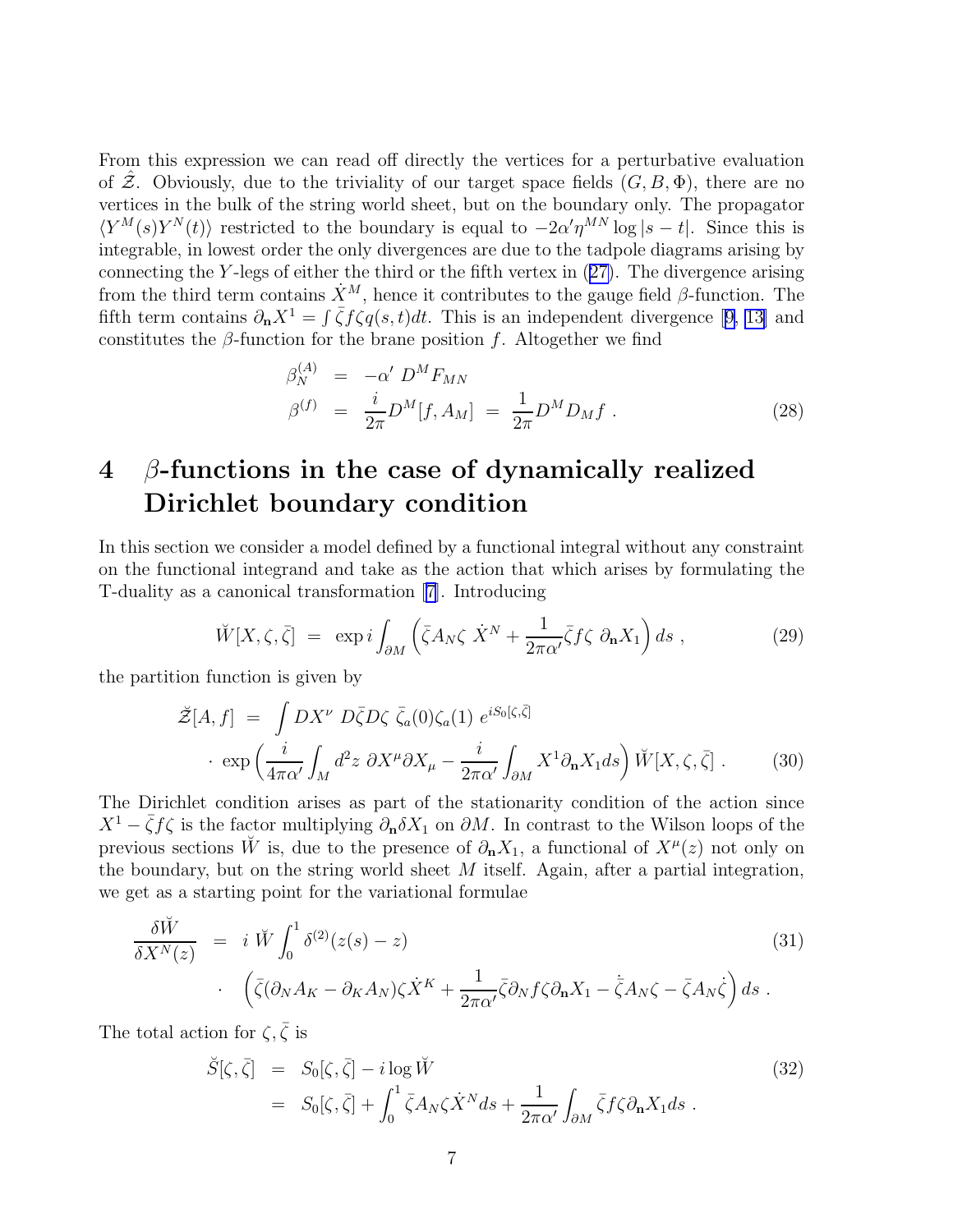<span id="page-8-0"></span>With

$$
\dot{\zeta}(t) = iA_N \zeta \dot{X}^N(t) + \frac{i}{2\pi\alpha'} f\zeta(t) \partial_{\mathbf{n}} X_1 - i \frac{\delta \breve{S}}{\delta \bar{\zeta}(s)} \tag{33}
$$

we repeat the procedure of section 2 and get

$$
\frac{\delta \breve{W}}{\delta X^N(z)} = i \breve{W} \int_0^1 \delta^{(2)}(z(s) - z) \left( \bar{\zeta} F_{NK} \zeta \dot{X}^K + \frac{1}{2\pi \alpha'} \bar{\zeta} D_N f \zeta \partial_{\mathbf{n}} X_1 \right) ds , \qquad (34)
$$

$$
\frac{\delta^2 \breve{W}}{\delta X^N(z)\delta X^M(z')} = -\breve{W} \int_0^1 \delta^{(2)}(z(s) - z) \left(\bar{\zeta} F_{NK}\zeta \dot{X}^K + \frac{1}{2\pi\alpha'} \bar{\zeta} D_N f \zeta \partial_{\mathbf{n}} X_1\right) ds
$$

$$
\cdot \int_0^1 \delta^{(2)}(z(t) - z') \left(\bar{\zeta} F_{ML}\zeta \dot{X}^L + \frac{1}{2\pi\alpha'} \bar{\zeta} D_M f \zeta \partial_{\mathbf{n}} X_1\right) dt
$$

$$
+i\breve{W} \int \delta^{(2)}(z(s) - z') \delta^{(2)}(z(s) - z) \left(\bar{\zeta} D_M F_{NK}\zeta \dot{X}^K + \frac{1}{2\pi\alpha'} \bar{\zeta} D_M D_N f \zeta \partial_{\mathbf{n}} X_1\right) ds
$$

$$
+i\breve{W} \int \bar{\zeta} F_{NM}\zeta(s) \delta^{(2)}(z(s) - z) \frac{d}{ds} \delta^{(2)}(z(s) - z') ds . \tag{35}
$$

The variations with respect to  $X<sup>1</sup>$  are different qualitatively. There is no way to get rid of  $\partial_{\bf n}$  acting on the variation of  $X^1$  by some partial integration on the boundary. Thus no  $\dot{\zeta}$  or  $\dot{\zeta}$  is generated, and we have no opportunity to apply the equations of motion for  $\zeta, \bar{\zeta}$  in a useful manner. <sup>6</sup> The first and second derivatives are

$$
\frac{\delta \breve{W}}{\delta X_1(z)} = \frac{i \breve{W}}{2\pi \alpha'} \int \bar{\zeta} f \zeta \, \partial_{\mathbf{n}} \delta^{(2)}(z(s) - z) ds ,
$$
\n
$$
\frac{\delta^2 \breve{W}}{\delta X_1(z) \delta X_1(z')} = -\frac{\breve{W}}{(2\pi \alpha')^2} \int \bar{\zeta} f \zeta \, \partial_{\mathbf{n}} \delta^{(2)}(z(s) - z) ds \int \bar{\zeta} f \zeta \, \partial_{\mathbf{n}} \delta^{(2)}(z(t) - z') dt .
$$
\n(36)

There is still a mixed derivative  $\frac{\delta^2 \breve{W}}{\delta X^1(z) \delta X}$  $\frac{\partial^2 W}{\partial X^1(z)\partial X^N(z')}$ , but we save writing down its form and proceed to the combination of all first and second derivatives in

$$
\breve{W}[X+Y,\zeta,\bar{\zeta}] = \breve{W}[X,\zeta,\bar{\zeta}] \, \exp(i\breve{\Omega}[X,Y,\zeta,\bar{\zeta}]) \;, \tag{37}
$$

with

$$
\tilde{\Omega}[X, Y, \zeta, \bar{\zeta}] = \int_0^1 \left\{ \left( \bar{\zeta} F_{NL} \zeta(s) \dot{X}^L + \frac{1}{2\pi \alpha'} \bar{\zeta} D_N f \zeta \partial_{\mathbf{n}} X_1 \right) Y^N \right. \\ \left. + \frac{1}{2\pi \alpha'} \bar{\zeta} f \zeta \partial_{\mathbf{n}} Y_1 + \frac{1}{2} \bar{\zeta} F_{NM} \zeta \dot{Y}^M Y^N \right. \\ \left. + \frac{1}{2} \left( \bar{\zeta} D_M F_{NK} \zeta \dot{X}^K + \frac{1}{2\pi \alpha'} \bar{\zeta} D_M D_N f \zeta \partial_{\mathbf{n}} X_1 \right) Y^M Y^N \right. \\ \left. + \frac{1}{4\pi \alpha'} \bar{\zeta} D_M f \zeta Y^M \partial_{\mathbf{n}} Y_1 + O(Y^3) \right\} ds \,. \tag{38}
$$

<sup>6</sup>Fortunately here these manipulations are not needed to get manifest gauge invariant structures.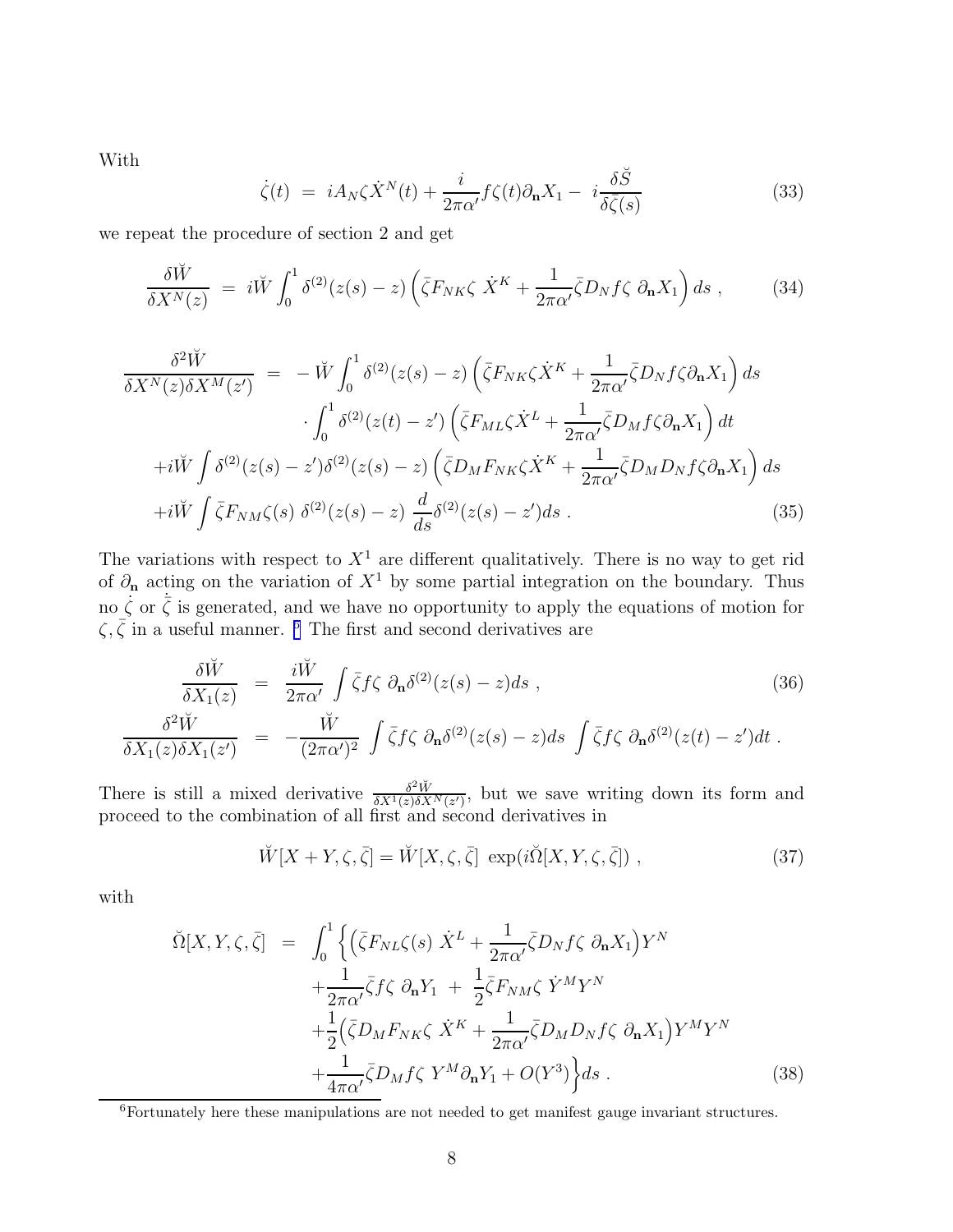<span id="page-9-0"></span>Tocalculate the partition function ([30\)](#page-7-0) we make a shift  $X \to X + Y$ , use  $D(X + Y) = DY$ and choose  $X$  in such a way that the linear terms in Y vanish in the bulk of  $M$ , i.e.  $\partial^2 X^{\mu} = 0$ . However, we do not specify any boundary condition on  $X^{\mu}$ . <sup>7</sup> Then we have to continue with

$$
\check{Z} = \int D\bar{\zeta}D\zeta \bar{\zeta}_a(0)\zeta_a(1) e^{iS_0[\zeta,\bar{\zeta}]+\frac{i}{4\pi\alpha'}} \int (X^N \partial_{\mathbf{n}} X_N - X^1 \partial_{\mathbf{n}} X_1) ds} \check{W}[X,\zeta,\bar{\zeta}]
$$
(39)  

$$
\cdot \int DY^{\nu} \exp \left\{ \frac{i}{4\pi\alpha'} \left( \int \partial Y^{\mu} \partial Y_{\mu} d^2 z - 2 \int Y^1 \partial_{\mathbf{n}} Y_1 ds \right) \right\}
$$
  

$$
\cdot \exp \left\{ \frac{i}{2\pi\alpha'} \int (Y_N \partial_{\mathbf{n}} X^N - X^1 \partial_{\mathbf{n}} Y_1) ds + i\check{\Omega}[X,Y,\zeta,\bar{\zeta}] \right\}.
$$

For the perturbative evaluation of the Y -integral it is convenient to use

$$
\int DY^{\nu} \exp \left\{ \frac{i}{4\pi\alpha'} \int \partial Y^{\mu} \partial Y_{\mu} d^{2}z - \frac{i}{2\pi\alpha'} \int Y^{1} \partial_{\mathbf{n}} Y_{1} + i \int Y^{\mu} J_{\mu} \right\}
$$
  
=  $(\det \Delta)^{\frac{1}{2}} \exp \left\{ \frac{-i}{2} \int J^{\alpha}(z) \Delta_{\alpha\beta}(z, z') J^{\beta}(z') d^{2} z d^{2} z' \right\}.$  (40)

The propagator  $\Delta$  of the above equation is defined by <sup>8</sup>

$$
\Delta_{\mu\nu} = \eta_{\mu\nu} \Delta_{\nu} \quad \text{(no sum)},
$$
  

$$
\partial^2 \Delta_{\mu\nu} = -2\pi \alpha' \eta_{\mu\nu} \delta^{(2)}(z - z') , \text{ in } M, \quad \Delta_1 = 0 , \partial_{\mathbf{n}} \Delta_N = 0 , \text{ on } \partial M . (41)
$$

Eqs. (39)-(41) imply a set of Feynman rules with Neumann propagator for  $Y^N$ , Dirichlet propagator for  $Y^1$ , no vertex in the bulk and boundary vertices defined by  $\check{\Omega}$  as well as the two additional 1-leg vertices in the last exponential of eq.(39).

The two vertices in the third line of eq.[\(38](#page-8-0)) yield divergent tadpole contributions which would deliver just the same  $\beta$ -functions as in section 3, if they would be the only divergent diagrams. But in contrast to section 3, where 1-leg vertices appeared with underivated Y only, now we have the 1-leg vertex  $\frac{i}{2\pi\alpha'}(\bar{\zeta}f\zeta - X^{\bar{1}})\partial_{\bf n}Y_{\bar{1}}$ . The diagram connecting two such 1-leg vertices is

$$
\mathcal{A} \equiv \frac{1}{2} \frac{-1}{(2\pi\alpha')^2} \int ds dt \ (\bar{\zeta} f \zeta(s) - X^1)(\bar{\zeta} f \zeta(t) - X^1) \ \partial_{\mathbf{n}} \partial_{\mathbf{n}}' \Delta_1(z, z')|_{z=s, \ z'=t} \ . \tag{42}
$$

For the upper half plane

$$
\Delta_1(z, z') = -\alpha' (\log|z - z'| - \log|z - \bar{z}'|)
$$
\n(43)

leads to

$$
\mathcal{A} = \frac{-1}{4\pi^2 \alpha'} \int ds dt \; \frac{(\bar{\zeta} f \zeta(s) - X^1)(\bar{\zeta} f \zeta(t) - X^1)}{(s-t)^2} \; . \tag{44}
$$

<sup>&</sup>lt;sup>7</sup>We could choose X in such a way that all linear terms in Y would vanish, but then the factorizing classical factor would contain  $\zeta, \bar{\zeta}$  and mix with  $\check{W}[X,\zeta,\bar{\zeta}]$  and the Y functional integral in doing the ζ-integration.

 $8T_0$  avoid the discussion of the zero mode for the Neumann propagator we take M to be the upper half plane.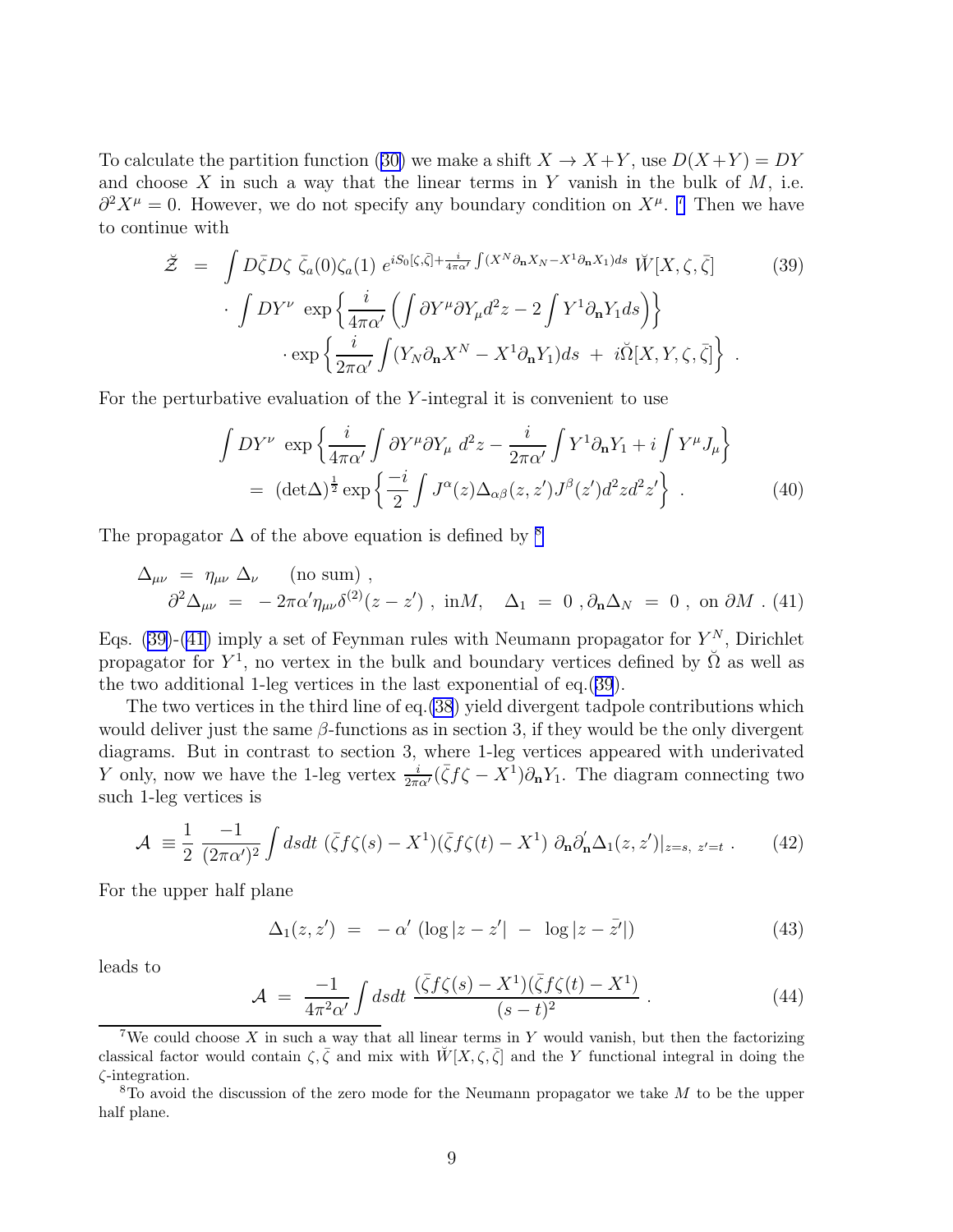$\mathcal A$  is linearly divergent. We neglect linear divergences  $9$  and look only for logarithmic ones which could be produced by expanding the nominator in  $A$ . If this nominator would be continuously differentiable, due to the antisymmetry of  $(s-t)^{-1}$ , there would be no such divergence. However, we have to evaluate the diagram with quantised fields Y and  $\zeta, \bar{\zeta}$ . As a consequence the left and right limits of the derivative of the nominator could differ. Anticipating this possibility we expand the nominator for  $s > t$  and  $s < t$  separately

$$
\bar{\zeta}f\zeta(s)\bar{\zeta}f\zeta(t) = O(1) + (s-t)\left\{\Theta(s-t)\frac{d}{dt}\left(\bar{\zeta}f\zeta(t+0)\right)\bar{\zeta}f\zeta(t) + \Theta(t-s)\frac{d}{dt}\left(\bar{\zeta}f\zeta(t-0)\right)\bar{\zeta}f\zeta(t)\right\} + O((s-t)^2). \tag{45}
$$

Using the equations of motion([33](#page-8-0)) this turns into

$$
\bar{\zeta}f\zeta(s)\bar{\zeta}f\zeta(t) = O(1) + (s-t)\dot{X}^N \left\{ \Theta(s-t)\bar{\zeta}D_Nf\zeta(t+0)\bar{\zeta}f\zeta(t) \right. \\ \left. + \Theta(t-s)\bar{\zeta}D_Nf\zeta(t-0)\bar{\zeta}f\zeta(t) \right\} + O((s-t)^2) \,. \tag{46}
$$

Now from the special structure of the ζ-propagator it is obvious that for the purpose of the perturbative evaluation of the  $\zeta$ ,  $\bar{\zeta}$  functional integral we can make the following identifications

$$
\begin{aligned}\n\bar{\zeta}_a(t+0) \zeta_b(t+0) \bar{\zeta}_c(t) \zeta_d(t) &= \delta_{bc} \bar{\zeta}_a(t+0) \zeta_d(t) ,\\ \n\bar{\zeta}_a(t-0) \zeta_b(t-0) \bar{\zeta}_c(t) \zeta_d(t) &= \delta_{ad} \bar{\zeta}_c(t) \zeta_b(t-0) .\n\end{aligned} \tag{47}
$$

Using this in (46) we get for the regularised version (a regul. parameter) of [\(44\)](#page-9-0)  $^{10}$ 

$$
\mathcal{A} = \frac{-1}{4\pi^2 \alpha'} \int \left( \bar{\zeta}(D_N f) f \zeta(t) \int_{s > t} \frac{s - t}{(s - t)^2 + a^2} ds + \bar{\zeta} f D_N f \zeta(t) \int_{s < t} \frac{s - t}{(s - t)^2 + a^2} ds \right) \dot{X}^N(t) dt + \dots ,
$$

the dots standing for either linear divergent or finite contributions. This implies

$$
\mathcal{A} = \frac{-1}{4\pi^2 \alpha'} \log a \int \dot{X}^N \bar{\zeta} \left[ f, D_N f \right] \zeta(t) dt + \dots \tag{48}
$$

This divergence is responsible for the presence of the mass term in the gauge field  $\beta$ function. Altogether we find

$$
\beta_N^{(A)} = -\alpha' D^M F_{MN} + \frac{i}{4\pi^2 \alpha'} [f, D_N f] \,. \tag{49}
$$

 $\beta^{(f)}$  coincides with that of section 3.

<sup>&</sup>lt;sup>9</sup>They are irrelevant in dimensional regularisation.

 $10$ The terms in the nominator of [\(44](#page-9-0)) containing f in zero or first order are continuously differentiable.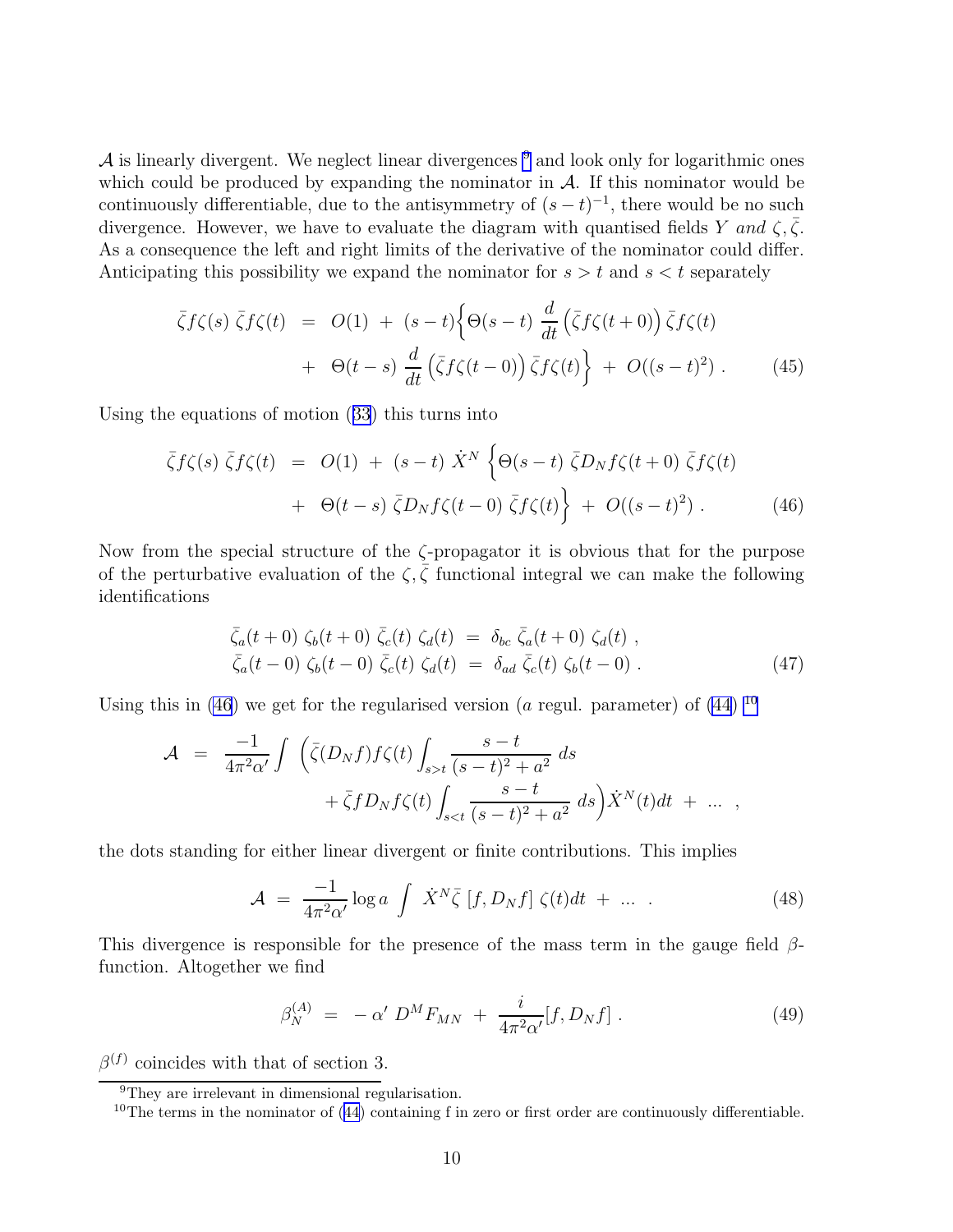#### 5 Conclusions

At least up to the considered order of perturbation theory, our results in section 3 and 4 clearly favour the D-brane model with dynamically implemented Dirichlet boundary conditions as the correct realization of the T-dual partner of the open string with free ends. The model with externally realized boundary conditions has been motivated [\[7](#page-12-0), [13\]](#page-13-0) by formal manipulations of the functional integral. Its failure to produce the mass term can be explained just by this formal nature. However, on a more ambitious level we would like to localise the forbidden step in those manipulations. A first idea we get by looking back to the application of the naive T-duality rules to the gauge field  $\beta$ -function of the open string with free ends. The mass term arises from taking the value 1 for the summation index. The underlying ultraviolet divergence is due to a propagator in 1-direction at coinciding points. Since there is no propagation in this direction in the model of section 3, it should be not surprising that no mass term appears. On the more technical level the comparison of the details of the calculations is useful.

In both cases we consider the partition functions  $\tilde{z}$ ,  $\tilde{z}$  as defined by the interacting quantum field theory of the string world sheet position X and the auxiliary fields  $\zeta, \bar{\zeta}$  in the sense of a combined functional integral. This point of view is implemented by the use of the  $\zeta$  equations of motion including contact terms for the expansion of the modified Wilson loops. <sup>11</sup> However, we have given up this understanding at one occasion, namely when we switched to a partially stepwise evaluation by performing the  $X^1$  integration in section 3. But just the intermediate treatment of  $\zeta$ ,  $\overline{\zeta}$  as classical fields is the dangerous step as can be seen in the calculation of diagram  $A$  in section 4. If we there had treated  $\zeta$ ,  $\zeta$  as classical fields we would also have lost the mass term.

The stepwise, i.e. first X and then  $\zeta, \bar{\zeta}$  integration has been crucial for giving the formal notion of matrix valued brane position a technical meaning via insertion of matrices in the argument which specifies an explicit boundary parameter dependent scalar valued Dirichlet boundary condition [\[7](#page-12-0), [13\]](#page-13-0). Now we see that just this stepwise procedure violates the equivalence with the original free end model. Nevertheless the model of [\[13](#page-13-0)] is well defined and interesting for its own.

We stress that the preference of the dynamically over the external realization of boundary conditions developed in this paper concerns the case of non-Abelian gauge fields and the implementation of path ordering via the  $\zeta$ -formalism only. In the Abelian case we see no stumbling block in the equivalent transformation of the free end model to the D-brane model with externally realized boundary conditions. We can also not exclude that in the non-Abelian case there could exist T-dual versions with external boundary conditions beyond the  $\zeta$ -formalism, for some alternative aspects of the construction of a  $\sigma$ -model describing matrix D-branes see [\[18\]](#page-13-0).

Our discussion concerned the test of quantum equivalence of naive T-dual models in the general, not necessary conformally invariant situation. Since T-duality as a map between equivalent theories is by far better established in the conformal case, it would be interesting to understand both the potential differences between externally and dy-

<sup>&</sup>lt;sup>11</sup>Note that in *both* cases the  $\zeta$  equations of motion are compatible with naive duality.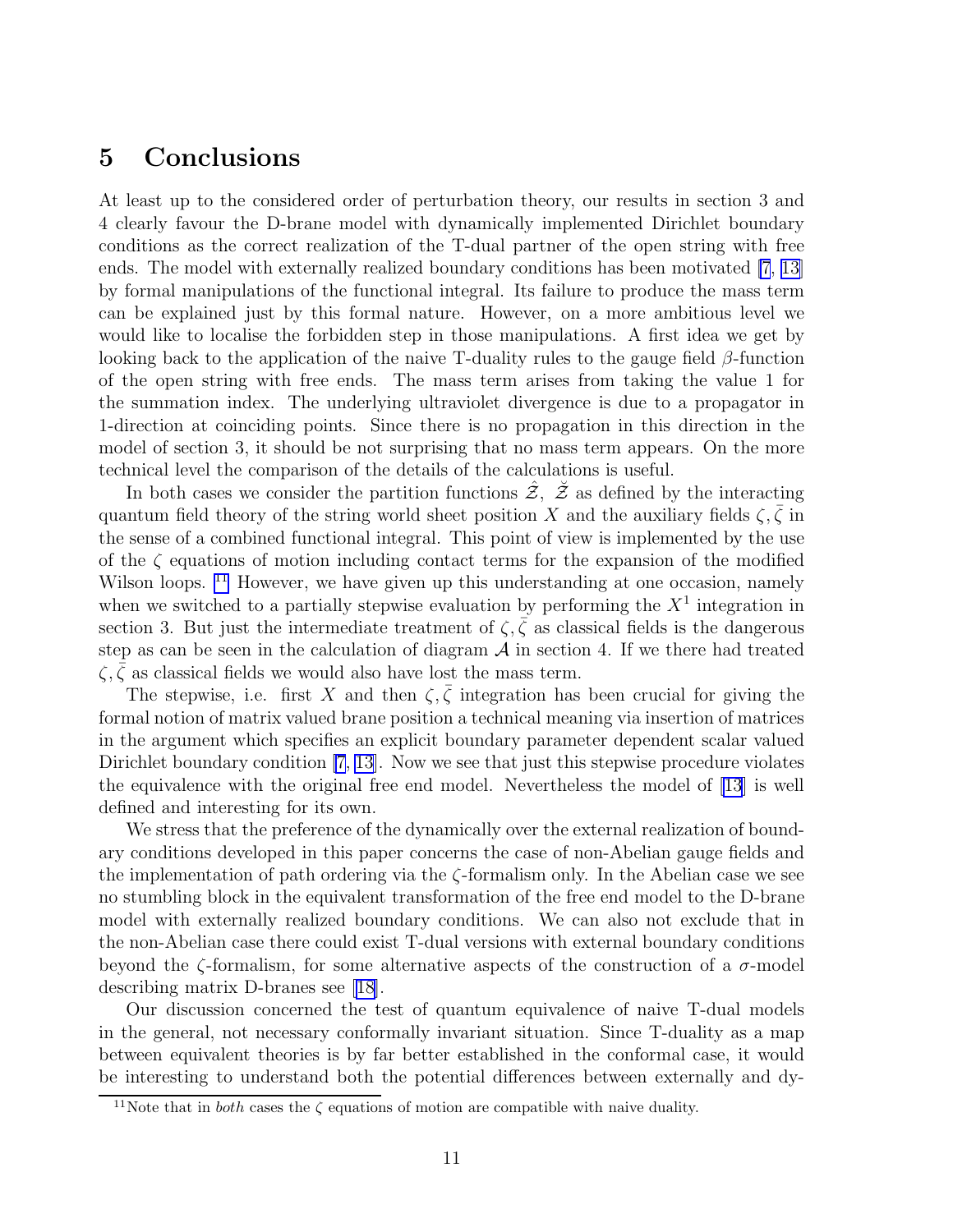<span id="page-12-0"></span>namically realized boundary conditions as well as the  $\sigma$ -model description of boundaries coupling to non-Abelian gauge fields in the formalism of boundary conformal field theories,[[19](#page-13-0)] and refs. therein.

Acknowledgement: I would like to thank H.-J. Otto, C. Preitschopf, A. Recknagel and V. Schomerus for useful discussions.

### References

- [1] J. Dai, R.G. Leigh, J. Polchinski, *Mod. Phys. Lett.* A4 (1989) 2073 P. Horava, *Phys. Lett.* B231 (1989) 251 M.B. Green, *Phys. Lett.* B266 (1991) 325
- [2] J. Polchinski, S. Chaudhuri, C.V. Johnson, preprint *Notes on D-Branes*, [hep](http://arxiv.org/abs/hep-th/9602052)[th/9602052](http://arxiv.org/abs/hep-th/9602052) J. Polchinski, preprint *TASI lectures on D-branes*, [hep-th/9611050](http://arxiv.org/abs/hep-th/9611050)
- [3] E. Witten, *Nucl. Phys.* B460 (1996) 335, [hep-th/9510135](http://arxiv.org/abs/hep-th/9510135)
- [4] T. Banks, W. Fischler, S.H. Shenker, L. Susskind, *Phys. Rev.* D55 (1997) 5112, [hep-th/9610043](http://arxiv.org/abs/hep-th/9610043)
- [5] M.R. Douglas, preprint *D-branes and Matrix Theory in Curved Space*, [hep](http://arxiv.org/abs/hep-th/9707228)[th/9707228](http://arxiv.org/abs/hep-th/9707228)
- [6] T.H. Buscher, *Phys. Lett.* B194 (1987) 51; *Phys. Lett.* 201 (1988) 466 A. Giveon, M. Poratti, E. Rabinovici, *Phys. Rep.* 244 (1994) 77
- [7] H. Dorn, H.-J. Otto, *Phys. Lett.* B381 (1996) 81, [hep-th/9603186](http://arxiv.org/abs/hep-th/9603186); *Nucl.Phys. B (Proc. Suppl.)* 56B (1997) 30, [hep-th/9702018](http://arxiv.org/abs/hep-th/9702018)
- [8] A.A. Tseytlin, *Nucl. Phys.* B469 (1996) 51, [hep-th/9602064](http://arxiv.org/abs/hep-th/9602064) E. Alvarez, J.L.F. Barbon, J. Borlaf, *Nucl. Phys.* B479 (1996) 218, [hep-th/9603089](http://arxiv.org/abs/hep-th/9603089) E. Bergshoeff, M. De Roo, *Phys. Lett.* B380 (1996) 265, [hep-th/9603123](http://arxiv.org/abs/hep-th/9603123) S. Förste, A.A. Kehagias, S. Schwager, *Nucl. Phys.* **B478** (1996) 141, [hep-th/9604013](http://arxiv.org/abs/hep-th/9604013)
- [9] R.G. Leigh, *Mod. Phys. Lett.* A4 (1989) 2767
- [10] A.A. Tseytlin, *Mod. Phys. Lett.* A6 (1991) 1721 J. Balog, P. Forgacs, Z. Horvath, L. Palla, *Phys. Lett.* B388 (1996), [hep-th/9606187](http://arxiv.org/abs/hep-th/9606187) P. Haagensen, *Phys. Lett.* B383 (1996) 356, [hep-th/9604136](http://arxiv.org/abs/hep-th/9604136) N. Kaloper, K.A. Meissner, *Phys. Rev.* D56 (1997) 7940, [hep-th/9705193](http://arxiv.org/abs/hep-th/9705193)
- [11] S. Samuel, *Nucl. Phys.* B149 (1979) 517; R.A. Brandt, F. Neri, D. Zwanziger, *Phys. Rev.* D19 (1979) 1153; I. Ya. Arefyeva, *Phys. Lett.* 93B (1980) 347; H. Dorn, *Fortschr. d. Phys.* 34 (1986) 11